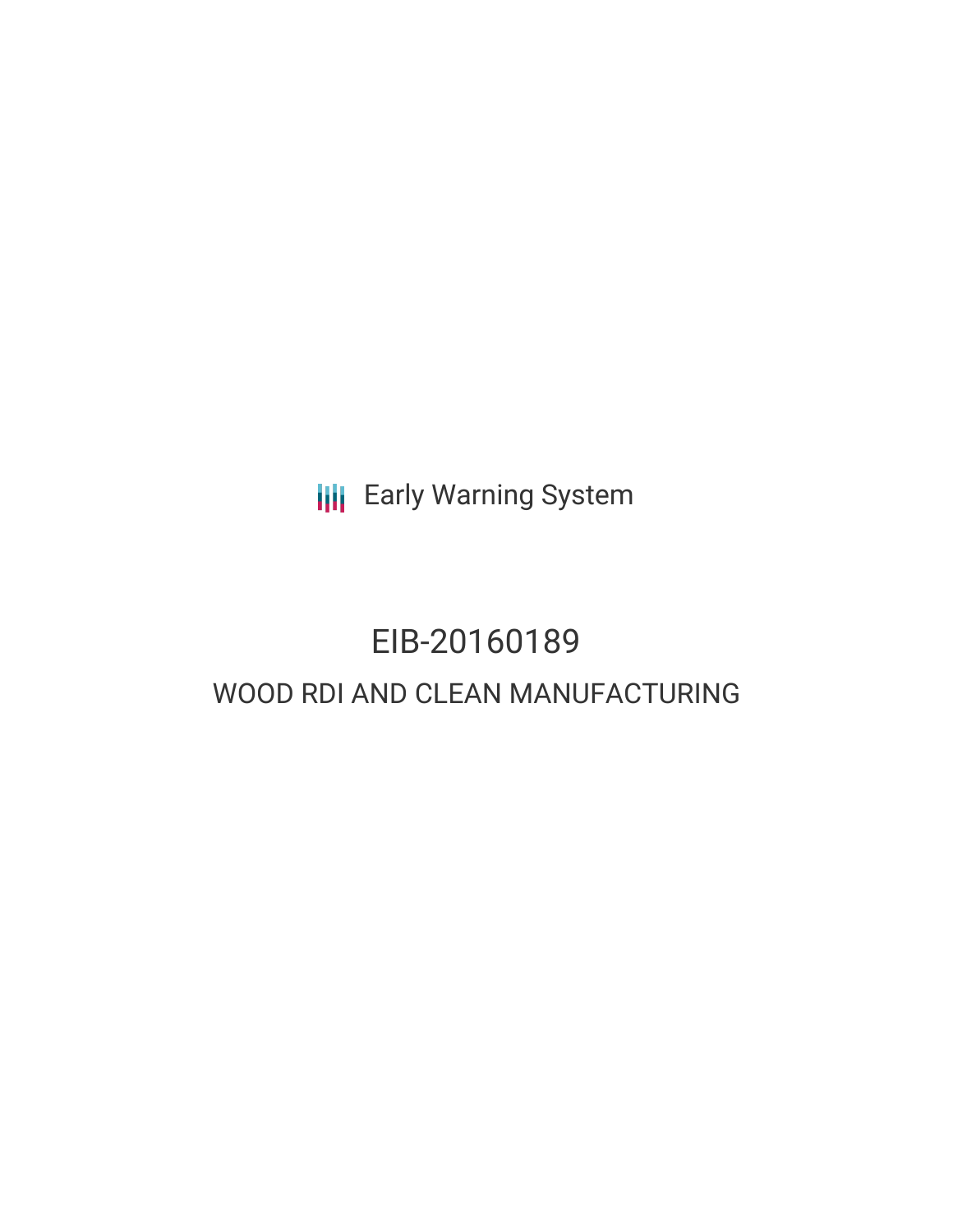

#### **Quick Facts**

| <b>Countries</b>               | Portugal, Spain                |
|--------------------------------|--------------------------------|
| <b>Financial Institutions</b>  | European Investment Bank (EIB) |
| <b>Status</b>                  | Approved                       |
| <b>Bank Risk Rating</b>        | U                              |
| <b>Voting Date</b>             | 2016-11-15                     |
| <b>Borrower</b>                | FINANCIERA MADERERA SA         |
| <b>Sectors</b>                 | Industry and Trade             |
| <b>Investment Type(s)</b>      | Loan                           |
| <b>Investment Amount (USD)</b> | $$53.63$ million               |
| <b>Loan Amount (USD)</b>       | $$53.63$ million               |
| <b>Project Cost (USD)</b>      | \$117.98 million               |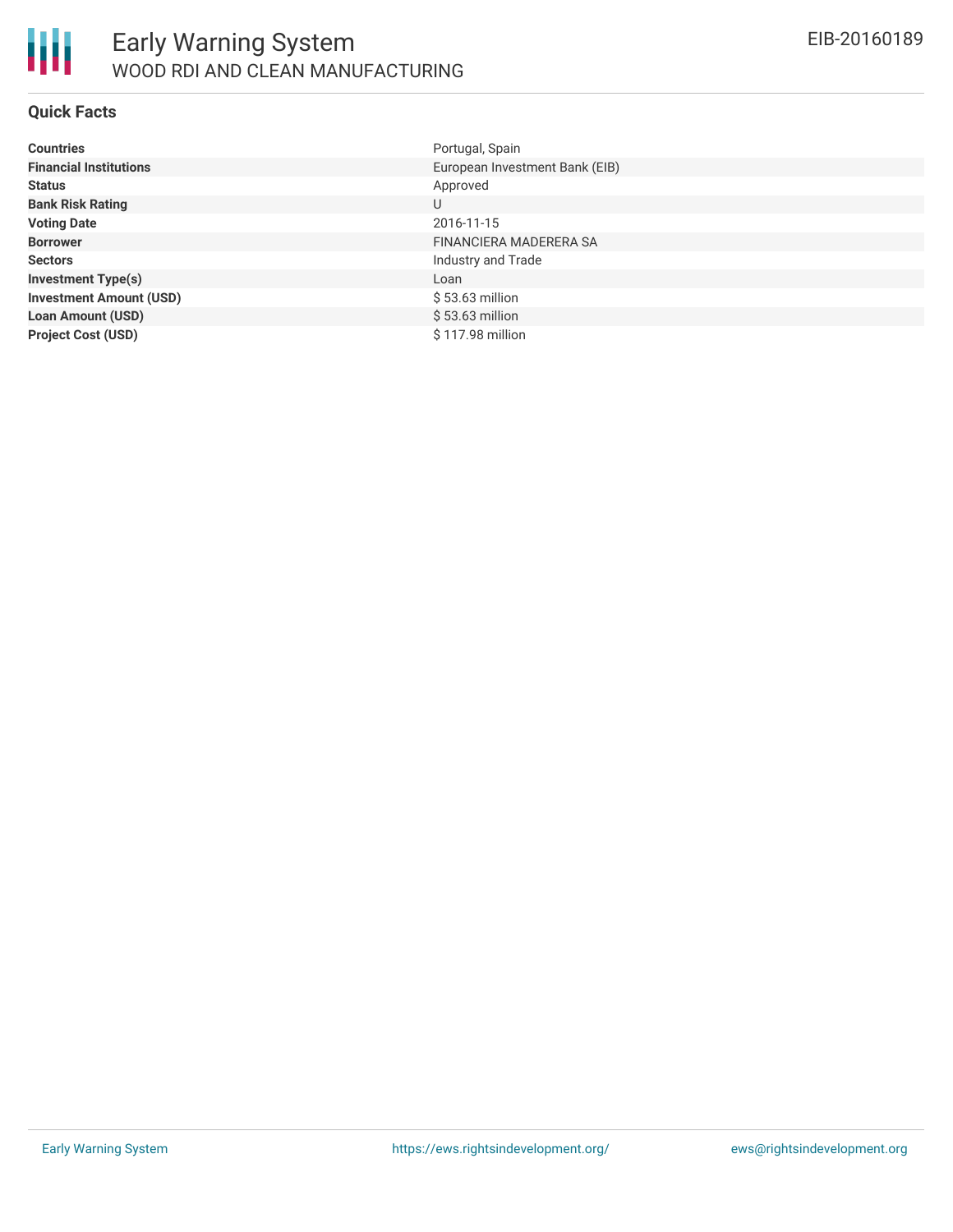

### **Project Description**

According to EIB website, the project includes investments in corporate research, development and innovation (RDI) as well as resource and energy efficiency upgrades to wood product manufacturing facilities in Spain and Portugal during the period 2016-2019. It aims to upgrade the environmental and energy efficiency of six manufacturing facilities, of which five are located in Spain and one in Portugal.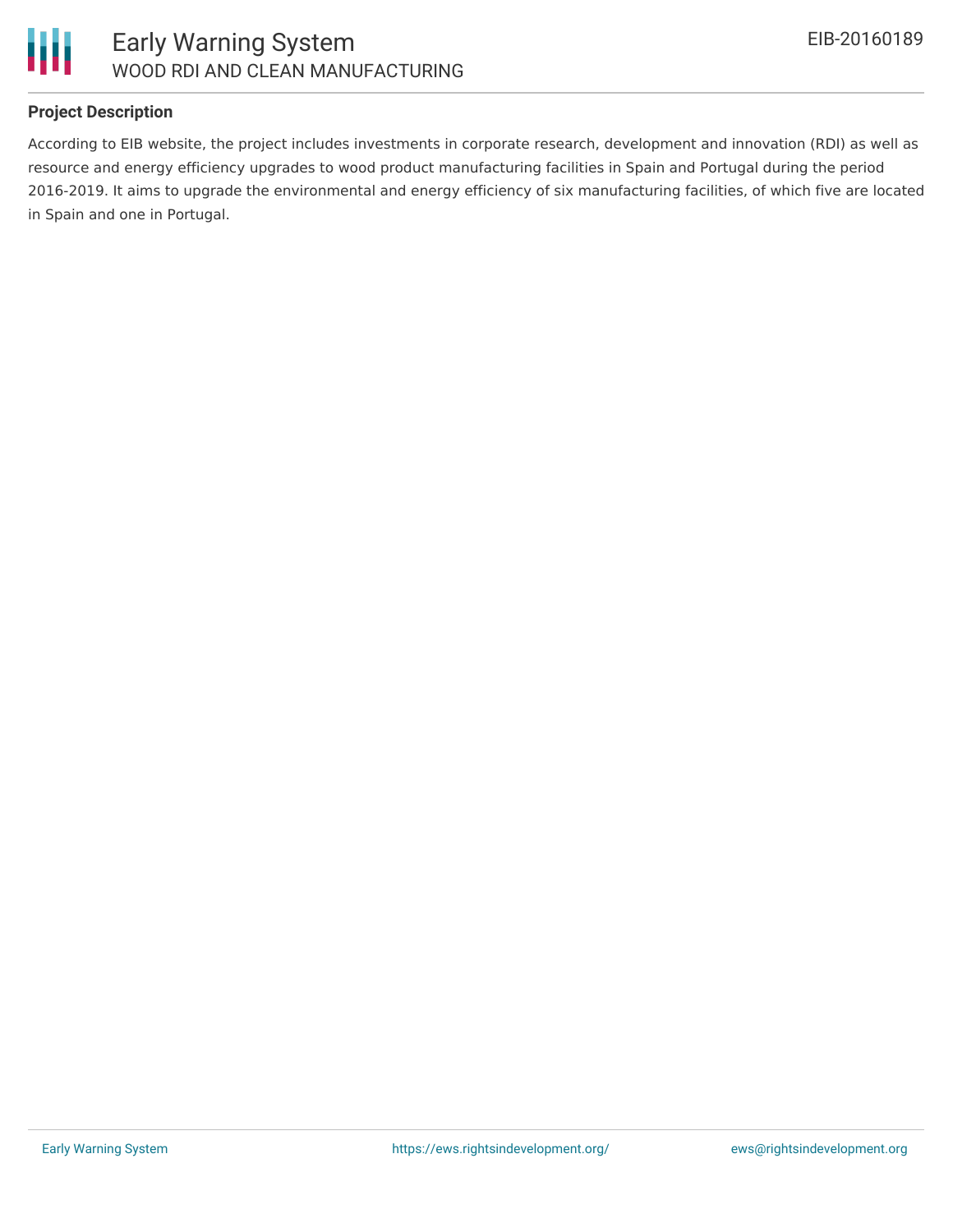

#### **Investment Description**

European Investment Bank (EIB)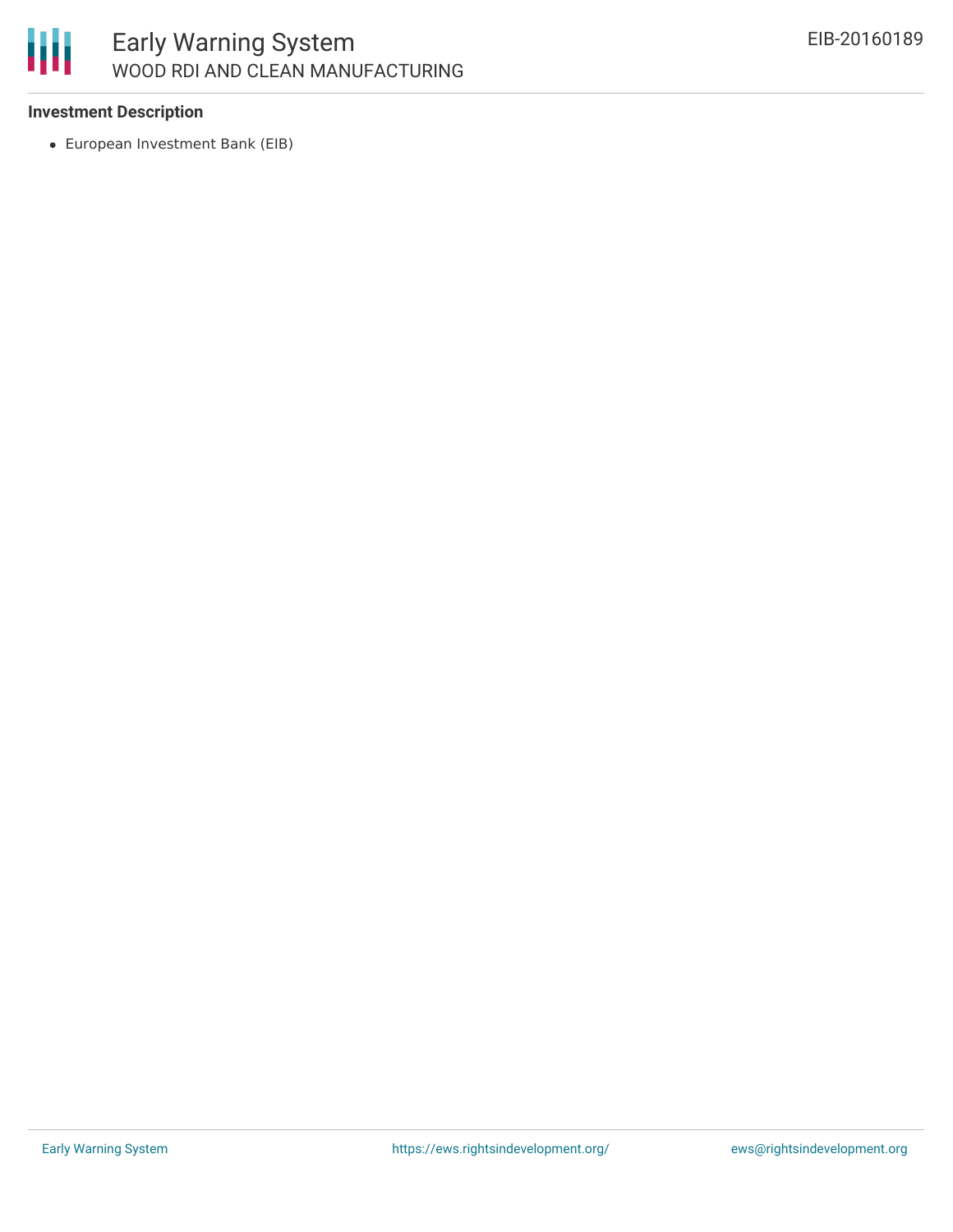#### **Contact Information**

\*No contact information provided at the time of disclosure.\*

#### ACCOUNTABILITY MECHANISM OF EIB

The EIB Complaints Mechanism is designed to facilitate and handle complaints against the EIB by individuals, organizations or corporations affected by EIB activities. When exercising the right to lodge a complaint against the EIB, any member of the public has access to a two-tier procedure, one internal - the Complaints Mechanism Office - and one external - the European Ombudsman. A complaint can be lodged via a written communication addressed to the Secretary General of the EIB, via email to the dedicated email address complaints@eib.org, by completing the online complaint form available at the following address: http://www.eib.org/complaints/form, via fax or delivered directly to the EIB Complaints Mechanism Division, any EIB local representation office or any EIB staff. For further details, check:

http://www.eib.org/attachments/strategies/complaints\_mechanism\_policy\_en.pdf

When dissatisfied with a complaint to the EIB Complaints Mechanism, citizens can then turn towards the European Ombudsman. A memorandum of Understanding has been signed between the EIB and the European Ombudsman establishes that citizens (even outside of the EU if the Ombudsman finds their complaint justified) can turn towards the Ombudsman on issues related to 'maladministration' by the EIB. Note that before going to the Ombudsman, an attempt must be made to resolve the case by contacting the EIB. In addition, the complaint must be made within two years of the date when the facts on which your complaint is based became known to you. You can write to the Ombudsman in any of the languages of the European Union. Additional details, including filing requirements and complaint forms, are available at: http://www.ombudsman.europa.eu/atyourservice/interactiveguide.faces